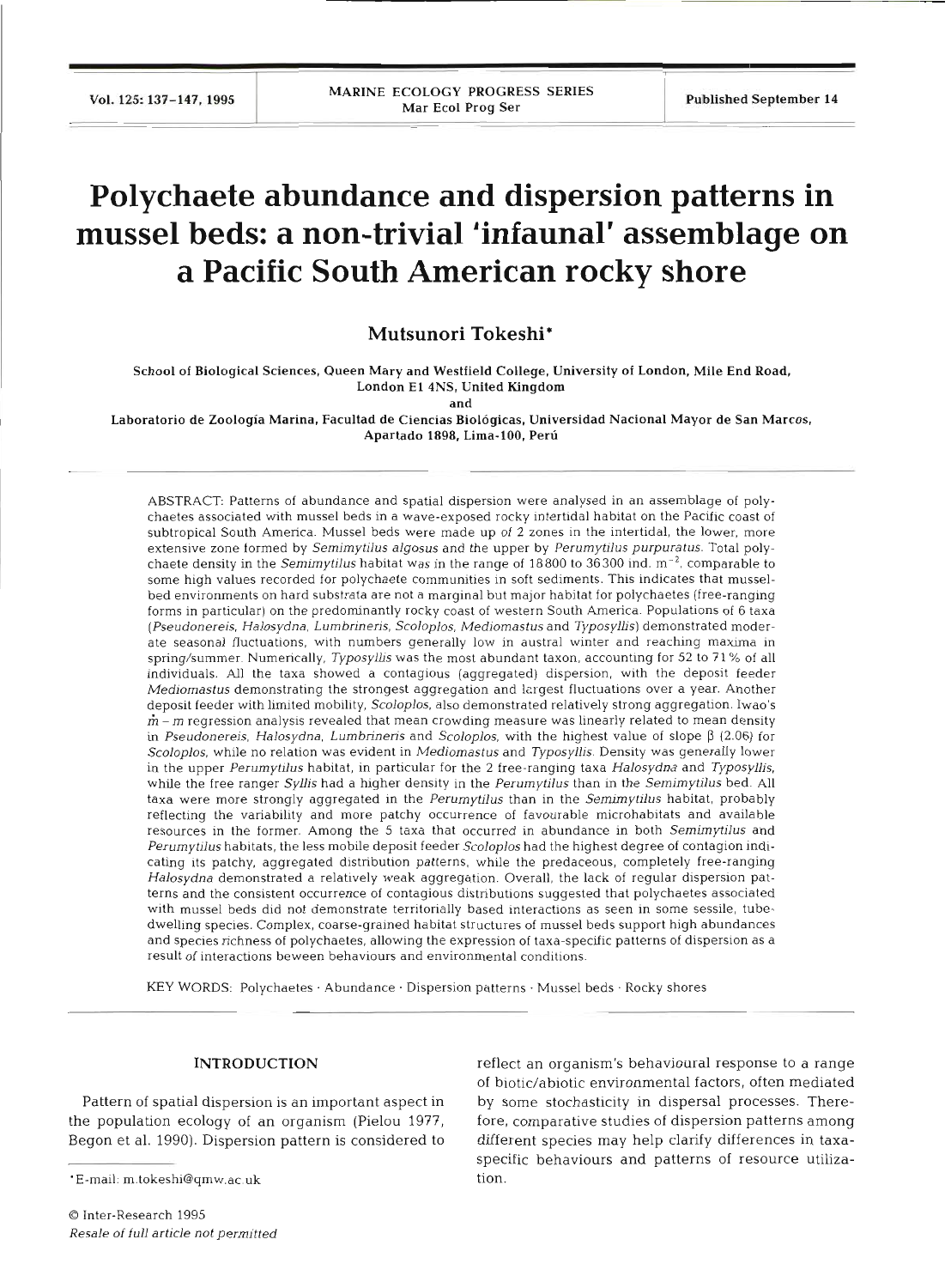Dispersion patterns in polychaetes, one of the most abundant benthic taxa in marine environments, have been investigated intensively, particularly in softbottom environments (Woodin 1974, Jumars 1978, Eckman 1979, Reise 1979, Levin 1981, Wilson 1981, Anderson & Kendziorek 1982, Volckaert 1987, Thrush et al. 1989). Their abundances and distributions on hard substrates, on the other hand, have largely been under-investigated. On marine rocky shores, primary rock surfaces are frequently occupied by dense populations of mytilid bivalves (cf. Seed 1976, Suchanek 1985, Seed & Suchanek 1992) which form an intricate matrix of 3-dimensional habitat structures that can be inhabited by polychaetes and other organisms (Suchanek 1979, 1985, Tsuchiya & Nishihira 1985, 1986, Tsuchiya & Bellan-Santini 1989, Tokeshi & Romero 1995a). These organisms constitute a unique assemblage, as the majority of taxa cannot exist without the protection provided by mussel beds on an exposed shore (Tokeshi & Romero 1995a). Although a considerable body of information exists on the dynamics of mussel beds in both intertidal (Dayton 1971, Paine 1971, 1974, Paine & Levin 1981) and subtidal (Dean & Hurd 1980, Schoener & Schoener 1981, Chalmer 1982, Greene & Schoener 1982, Okamura 1986) systems, few studies have investigated the spatial patterns and interspecific relationships of species coexisting in these mussel-matrix habitats (Tsuchiya & Nishihira 1985, 1986, Tokeshi et al. 1989b).

The present study deals with an assemblage of polychaetes which are the dominant component of musselassociated faunas on a subtropical South American rocky shore (Tokeshi & Romero 1995a). Rocky shores on the Pacific coast of South America are often extensively colonised by 2 mussel species, *Semimytilus algosus* (Gould) and *Perumytilus purpuratus* (Lamarck) (Tokeshi et al. 1989b). *S. algosus* occurs primarily at low to middle latitudes along the Pacific coast of South America, while *P. purpuratus* is more common in cold temperate waters of Chile and southern Argentina. On the Pacific coast, *P. purpuratus* increases in proportion towards higher latitudes and eventually forms a single mussel zone in central and southern Chile (Alveal et al. 1973, Castilla 1981). In the Peruvian intertidal where the 2 species coexist, they demonstrate distinct zonation with S. *algosus* occupying a lower intertidal position and often forming a more extensive zone than *P. purpuratus* (Paredes 1974, Tokeshi et al. 1989a, b). Though their centre of distribution is in the intertidal rather than in the subtidal, *S. algosus* sometimes extend to the subtidal where they may attain large size (>7 cm; individuals in the intertidal rarely exceed 4 cm in length) .

The objective of the present study was to elucidate patterns of spatial dispersion and abundance of a poly-

chaete assemblage associated with *Semimytilus* and Perumytilus beds, with some emphasis on the former<br>habitat. Analyses focused on variation in spatial pat-<br>terns and abundances among different taxa, particu-<br>larly free-ranging species which were abundant in the<br>mussel bed

**MATERIALS AND METHODS**<br>**Study site.** The study was conducted on an exposed<br>rocky shore at the outer edge of a small bay in Ancón<br>(11° 46' S, 77° 12' W), central Peru. At the study site, Semimytilus algosus occupied a wide expanse in the<br>nid/lower intertidal and formed a thick layer (7 to<br>0 cm) of mussels which were loosely held together by<br>yyssus threads. *Perumytilus purpuratus* more often<br>occurred as a Tetrapigus niger. In the upper littoral, apart from *P.*<br>
burpuratus, primary rock surfaces were colonised only<br>
by a cirriped, *Notochthamalus scabrosus* (Darwin), a<br>
gastropod, *Littorina peruviana* (Lamarck), and a red<br>

**Sampling** methods. Because the *Semimytilus* bed was more extensive than that formed by *Perumytilus,* lifferent sampling regimes were established for the 2<br>beds. The mussel beds were mapped to facilitate ran-<br>dom sampling For the *Semimytilus purpuratus* bed, 15<br>eplicate sampling units  $(10 \times 10 \text{ cm} \text{ quadrats})$  were<br>aken bimo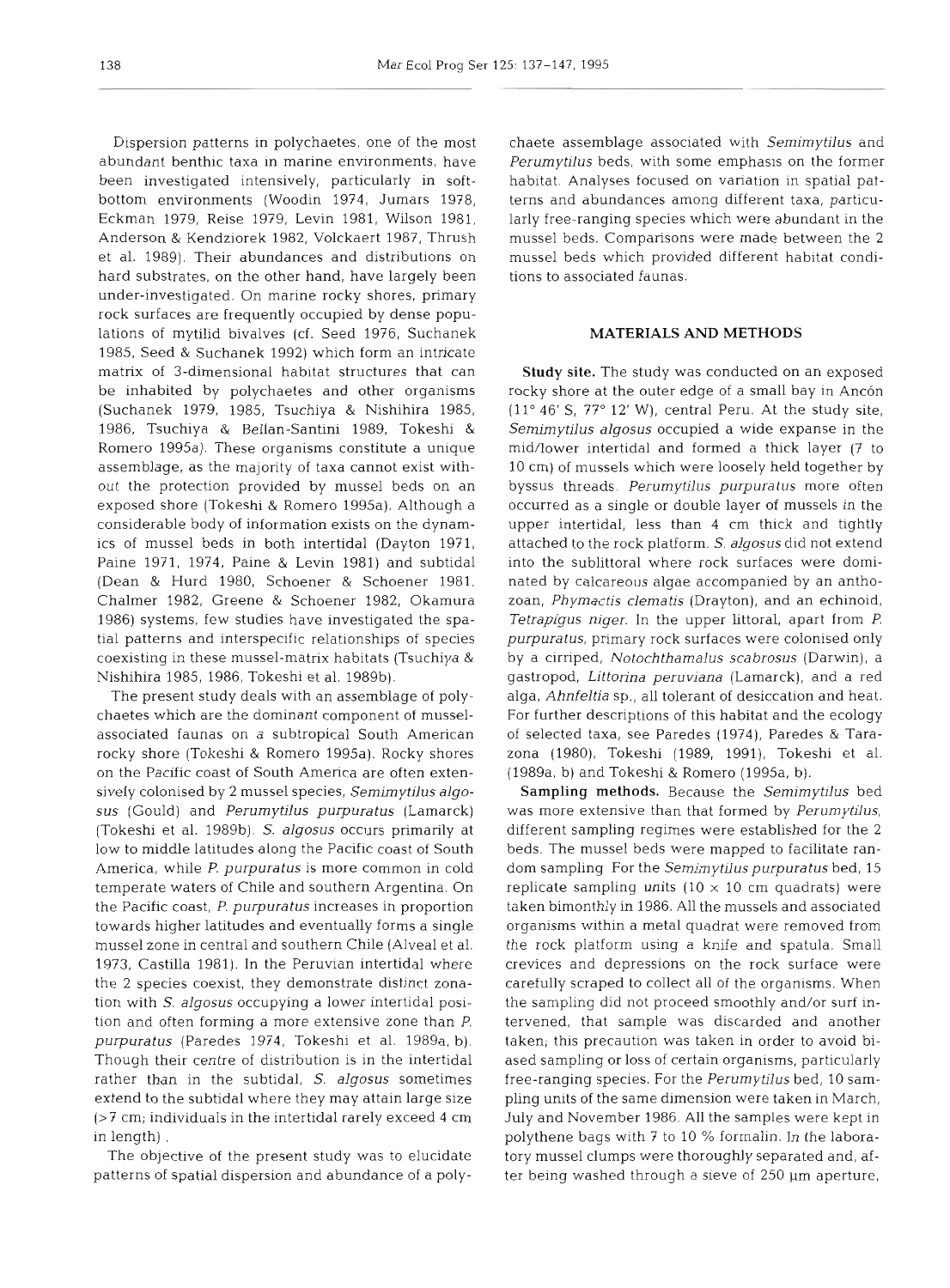animals living in the interstitial space formed by byssus threads were sorted out. All the polychaete individuals were identified to species where possible (but at least to genus level) and counted.

Data analysis. Dispersion patterns of different polychaete taxa were analysed using (1) Morisita's index of dispersion  $I_8$  (Morisita 1959, 1962) and (2) the  $\dot{m}$  -  $m$ regression method (Iwao 1968, 1972). *I6* is given as

$$
I_{\delta} = n(\Sigma x^2 - \Sigma x) / [(\Sigma x)^2 - \Sigma x]
$$

where *X* is the number of individuals in a quadrat and n is the number of sampling units. This index assumes unity (1.0) for a random distribution, over 1.0 for a contagious distribution, and less than 1.0 for a regular distribution. Departure from randomness was assessed by calculating,

$$
\chi^2 = I_8(\Sigma x - 1) + n - \Sigma x
$$

Morisita's index generally gives a value close to the variance to mean ratio  $(I)$ , another measure of dispersion in wide use. The latter index was also calculated, but the results were reported for Morisita's index only since no additional information was gained from considering *I.* 

Iwao (1968, 1972) suggested that Lloyd's (1967) mean crowding measure  $\dot{m}$  is related to mean density m, thus,

$$
\dot{m} = \alpha + \beta m
$$

where  $\alpha$  and  $\beta$  are parameters. This regression method is useful for examining the dispersion patterns across a range of population densities and considered to have a theoretical advantage over the widely known Taylor's power law method (Tokeshi 1995). Since this method requires a series of values of **rfi** and m, only the data from the *Semimytilus algosus* bed were used for this analysis.

Because Morisita's index is apparently influenced by n and n was different for samples from the *Semimytilus*  bed (n = 15) and from the *Perumytilus* bed (n = 10), the following 'Jack-knife' type procedure (cf. Zahl 1977) was adopted for a standardised comparison of *Is*  between the 2 habitats. From the *Semirnytilus* sample, 10 out of 15 sampling units may be taken and an *Is*  value calculated. There is a total of 3003 (=  $\binom{15}{10}$ ) different combinations of 10 units, each of which yields *Is.*  All of these 3003 combinations were formed and resultant values were compared with the single observed value for the *Perumytilus* bed, thus all standardised for  $n = 10$ . If either less than 75 or more than 2928 (2.5%) each, 2-tailed test) of derived values for the *Semimytilus* bed were smaller than the observed  $I_{\delta}$  for the *Perurnytilus* bed, *16* for the *Sernirnytilus* bed was considered to be significantly larger/smaller (i.e. stronger/ weaker aggregation, respectively) than that for the *Perumytilus* bed (p < 0.05).

# **RESULTS**

#### Polychaete fauna and abundances

Polychaete taxa observed in the present study include *Pseudonereis gallapagensis* Kinberg, *Nereis callaona* (Grube) and *N. grubei* (Kinberg), *Halosydna johnsoni* (Darboux), *Lurnbrineris tetraura* (Schmarda) and *L. annulata* Hartmann-Schroder, *Steggoa negra*  Hartmann-Schroder, *Scoloplos* sp., *Mediomastus branchiferus* Hartmann-Schroder, *Syllis gracilis* Grube, *Typosyllis magdalena* (Wesenberg-Lund) and *T. prolixa* (Ehlers). *Nereis* spp. and *Steggoa negra* occurred in low numbers **(<3** individuals per sampling unit) throughout the year and were therefore excluded from the analysis of dispersion pattern. Similarly, the occurrence of *Phragmatopoma moerchi* Kinberg, which was sometimes observed to construct its sand-tube attached to mussel shells, was sporadic and could not be included in the present analysis. Because of taxonomic uncertainties of specific identifications, particularly of small individuals, and also the possibility of more unidentified species in some genera, data analyses were carried out using **7** generic categories: *Pseudonereis* (Nereidae), *Halosydna* (Polynoidae), *Lumbrineris* (Lumbrineridae), *Scoloplos* (Orbiniidae), *Mediomastus* (Capitellidae), *Typosyllis* (Syllidae) and Syllis (Syllidae). These categories serve as a convenient classification of ecomorphological characteristics of abundant polychaetes in mussel beds, all belonging to separate families (except the last two, which are both Syllidae).

Total polychaete density in the *Semimytilus* bed fluctuated between 18800 to 36300 ind.  $m^{-2}$  (Fig. 1), with the lowest value recorded in austral winter (July) and the highest in early spring (September), the latter due largely to the recruitment of juveniles. Six polychaete



Fig. 1. Variation in total polychaete density (mean  $\pm$  1 SE) in a *Sernirnyhlus* bed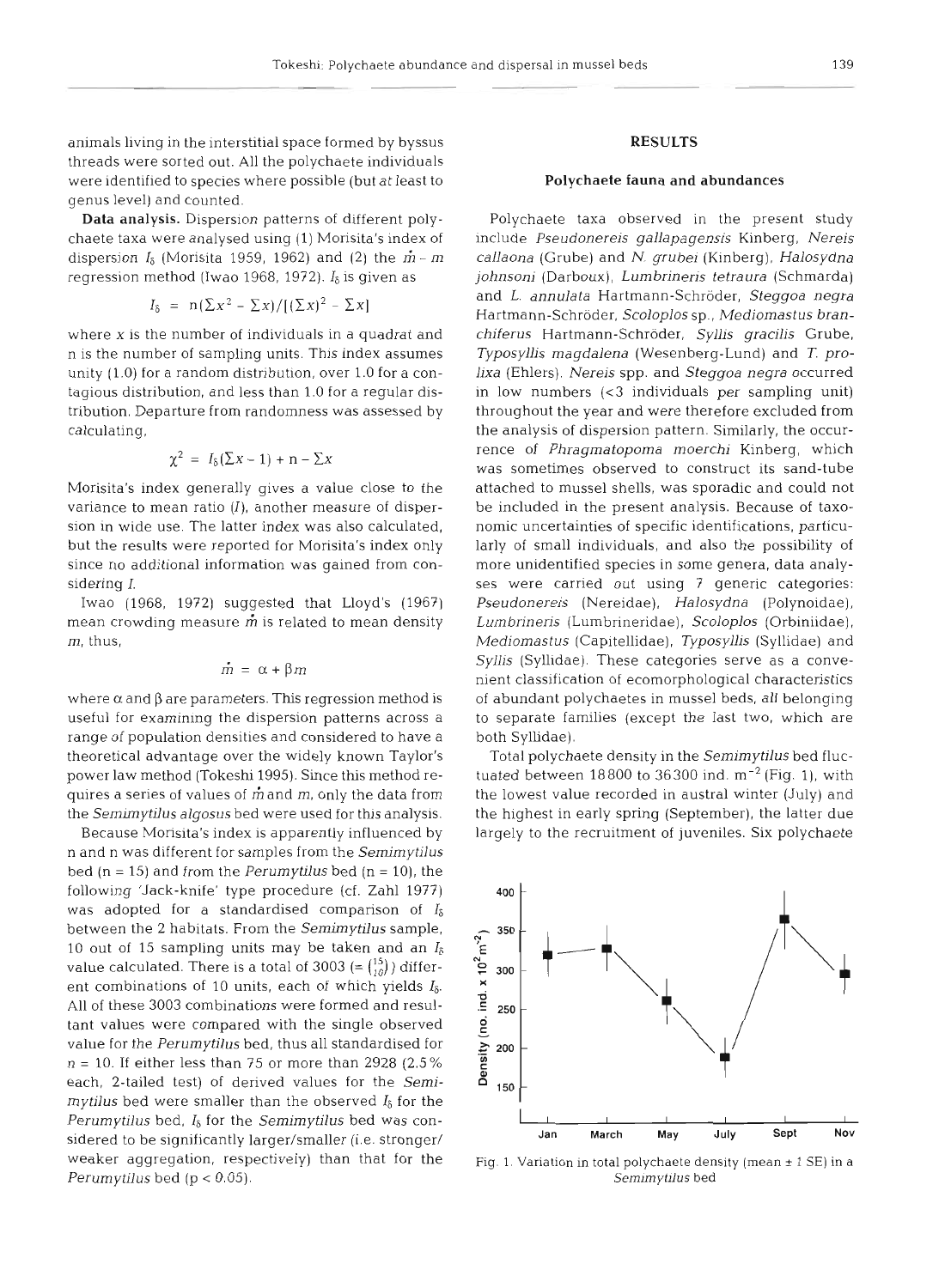

taxa *(Syllis* was excluded from analysis due to low occurrences in the *Semimytilus* habitat) showed some discernible patterns of population fluctuations (Fig. 2). with *Typosyllis* always attaining highest densities amongst them (13400 to 21000 m<sup>-2</sup>, 52 to 71% of the entire polychaete assemblage). *Pseudonereis* (Fig. 2a) and *Typosyllis* (Fig. 2f) demonstrated the highest densities in austral summer (January to March) and the lowest in austral winter (July). *Halosydna* (Fig. 2b) also had its lowest density in July, but this increased rapidly in austral spring (September to November) with a maximum of 7100 m-2. *Scoloplos* showed a seasonal pattern similar to *Halosydna,* with density reaching its maximum (5000 m<sup>-2</sup>) in spring (September). Both *Lumbrineris* and *Mediomastus* showed a similar pattern, with a fluctuating but gradually declining density during the study period; it should be pointed out here, however, that in the case of *Lurnbrineris* the November sample contained many fragmented bodies of small individuals, most probably of new recruits, which could



Fig. 2. Variation in density (mean  $\pm$  1 SE) of 6 polychaete taxa in a **Semimytilus** bed

not be counted efficiently. Therefore, the density value for *Lurnbrineris* in November is underestimated, and its general trend is considered to be an increasing population density in spring.

The relationship between annual mean density and maximum body size (average dry weight biomass of 10



Fig. **3.** Relationship between mean density and maximum individual biomass in a polychaete assemblage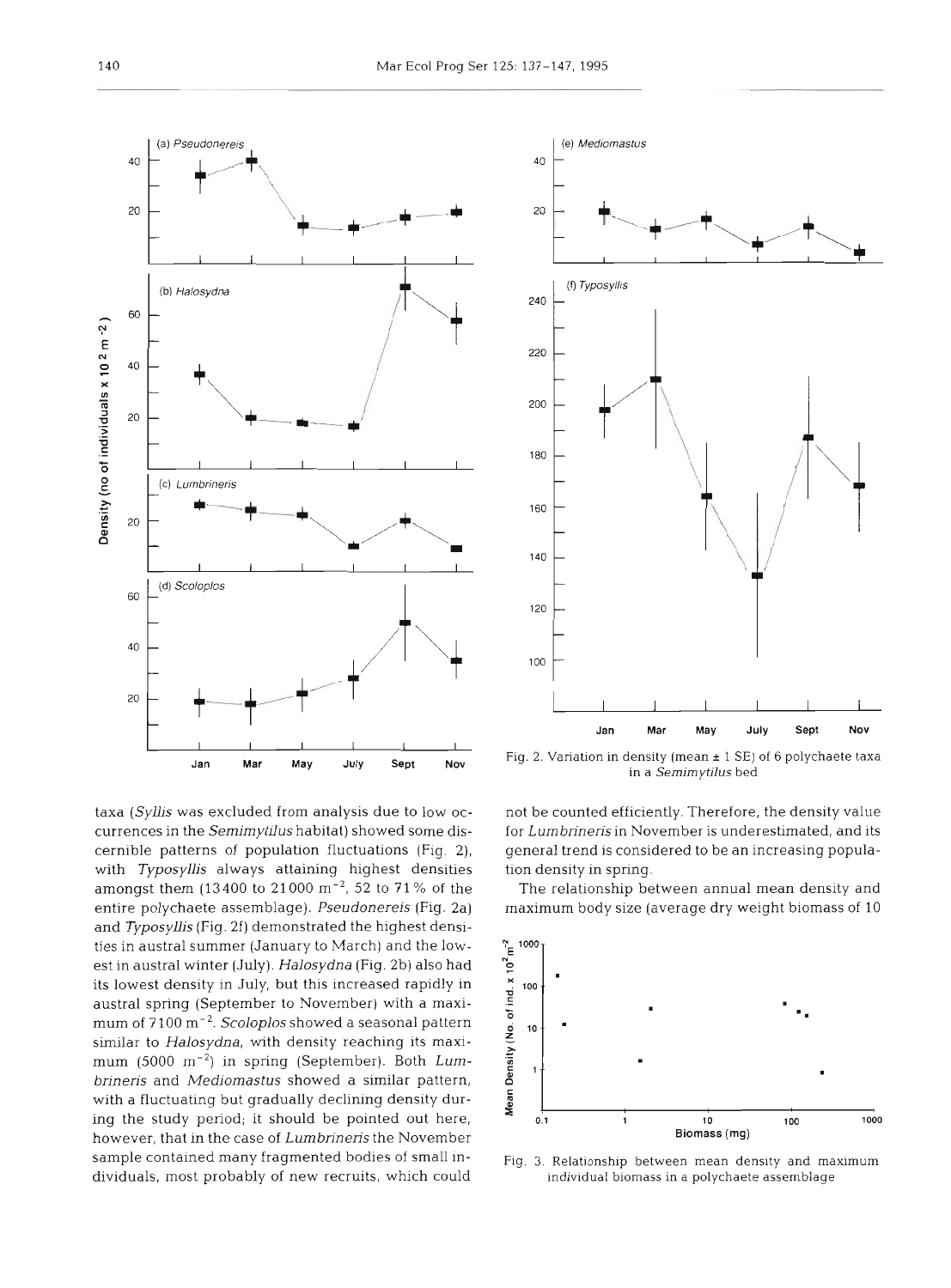Morisita's I<sub>δ</sub>

largest individuals) for different taxa in this polychaete assemblage (including Steggoa negra) was analysed to see whether there was an allometric relation between density and body size (Fig. 3). Mean density spanned 2 orders of magnitude and biomass slightly over 3 orders of magnitude. Despite an appearance of a weak, negative relation, this was not statistically significant ( $p >$ 0.05), indicating that body size does not influence the relative abundances of polychaete taxa.

# **Dispersion patterns**

Values of the Morisita's index of dispersion  $I_8$  for 6 polychaete taxa in the Semimytilus habitat were mostly in the range of 1.0 to 3.0 (Fig. 4), all indicating a significant (p < 0.05) departure towards contagious (aggregated) distribution, though the magnitude of contagion was variable among taxa. The largest temporal variation was seen in Mediomastus, with the highest value (8.94) of  $I_5$ recorded in November and the lowest  $(1.44)$   $I_8$ recorded in May. Values for Scoloplos were also high, frequently exceeding 2.0 and in the range of 1.61 to 2.98. Somewhat lower variability was observed for Pseudonereis and Typosyllis, the highest  $I_5$  being 1.97 in May and 1.81 in July, respectively. The lowest temporal variability in  $I_5$  was observed for Halosydna and Lumbrineris, the former in the range of 1.07 to 1.32 and the latter 1.03 to 1.48. Thus, these 2 taxa were, on average, less strongly aggregated than others.

Fig. 5 shows Morisita's  $I_8$  plotted against density for all the taxa, pooling the bimonthly data. There appears to be a negative relationship between the 2 variables, but this was statistically not significant ( $p = 0.118$ ).







Fig. 4. Variation in Morisita's index of dispersion  $(I_{\delta})$  of 6 polychaete taxa (see 'Materials and methods')

An analysis with the  $\dot{m}$  – m regression method revealed variable dispersion patterns among polychaete taxa (Fig. 6). Four taxa demonstrated a significant regression between  $\vec{m}$  and  $m$ , with the proportion of the variance accounted for  $(r^2)$  ranging from 78%

> (Pseudonereis, Fig. 6a) to 99% (Halosydna, Fig. 6b). Slope  $\beta$  was highest in *Scoloplos* ( $\beta$  = 2.06) and lowest in *Lumbrineris* ( $\beta$  = 1.03). In contrast, no significant relationship between  $\dot{m}$  and  $m$  was found in *Mediomastus* (Fig. 6e) and Typosyllis (Fig. 6f), indicating that mean crowding measure was independent of mean density in these taxa.

# Comparison between Semimytilus and Perumytilus habitats

Abundances of different polychaete taxa varied between the lower Semimytilus and the upper *Perumytilus* habitats (Fig. 7). It is possible to recognise 5 different types: (1) no significant difference in density between the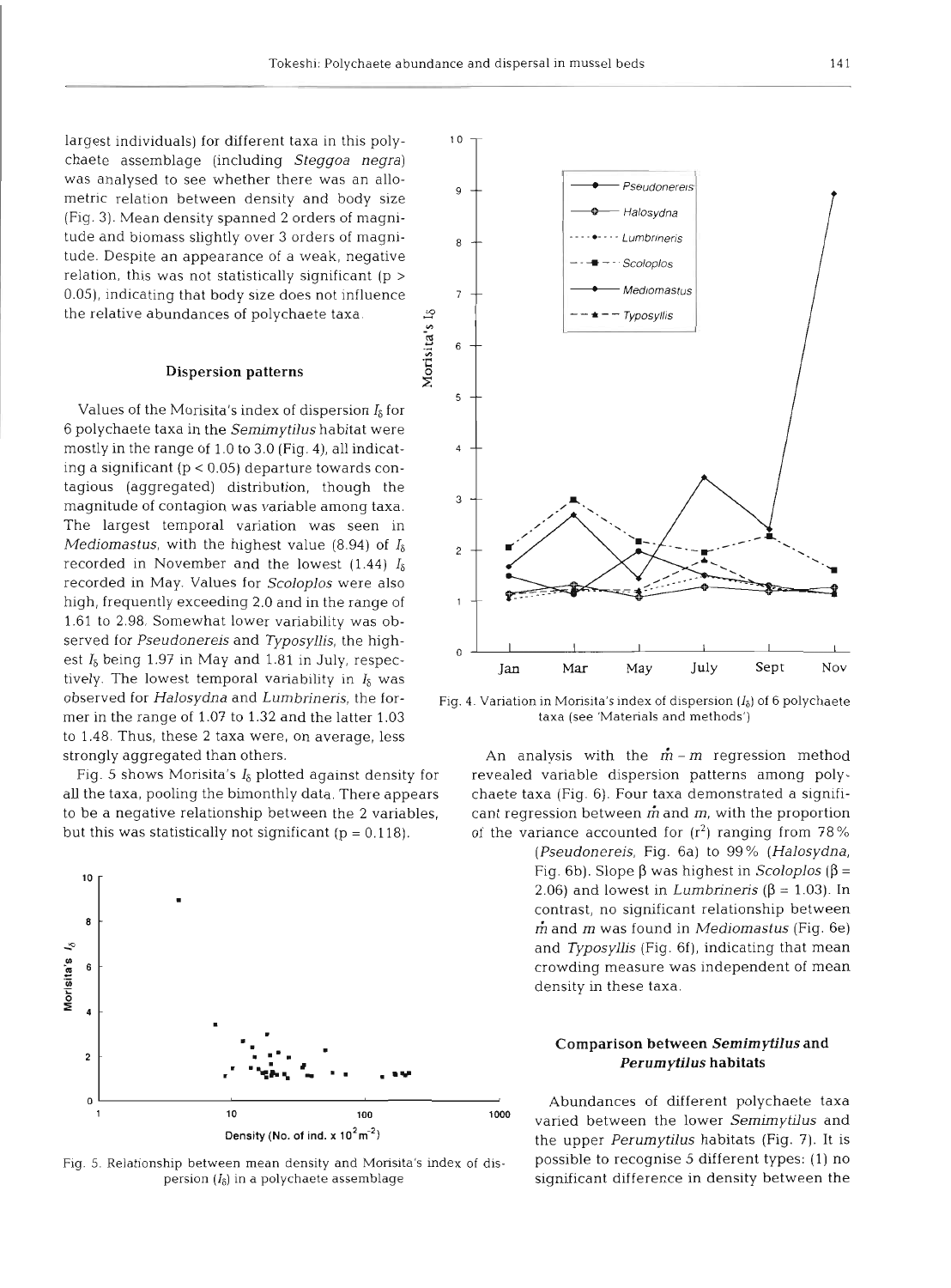

Fig. 6. Relationship between mean density and mean crowding in 6 polychaete taxa. Regression line is shown only where the relationship is significant. (a)  $\dot{m}$  = 7.74 + 1.06 m,  $r^2$  (% of variance accounted for by linear regres $sion$  = 78, p < 0.05; (b)  $m = 0.196 + 1.22m$ ,  $r^2 = 99$ , p < 0.001; (c)  $m = 3.29 +$ 1.03*m*,  $r^2 = 92$ ,  $p < 0.01$ ; (d)  $\dot{m} = 4.17 + 2.06$  *m*,  $r^2 = 81$ ,  $p < 0.05$ ; (e)  $r^2 = 42$ , ns; (f)  $r^2 = 52$ , ns

2 beds, e.g. *Pseudonereis* (Fig. ?a); (2) density is always higher in the *Semirnytilus* than in the *Perurnytilus* bed, e.g. *Halosydna* (Fig. 7b) and *Typosyllis* (Fig. 7f); (3) density is higher in the *Semimytilus*  than in the *Perumytilus* bed on some occasions, e.g. *Lumbrinens* (Fig. 7c) and *Mediomastus* (Fig. 7e); (4) density is always higher in the *Perumytilus* than in the *Semimytilus* bed, e.g. *Syllis* (Fig. ?g); *(5)* density may/may not be higher in one bed than in another

(i.e. no fixed pattern), e.g. *Scoloplos*  (Fig. 7d). Differences between the 2 beds seem less pronounced in austral winter (July).

Within the *Perumytilus* bed different polychaete taxa demonstrated different dispersion patterns, with *I&* ranging from 1.10 for *Typosyllis* in March to 2.27 for *Scoloplos* in November (Table 1). *Scolop-10s* had the highest *Is* among all the taxa on all 3 occasions, clearly indicating its strongly contagious distribution in this habitat. *Lumbrineris* also had relatively high values of *Is,* second only to *Scoloplos*  in March and November. *Typosyllis* had the lowest values overall, indicating that it was less strongly aggregated than other taxa. Temporally, 4 taxa *(Pseudonereis, Halosydna, Typosyllis* and *Syllis)* had lowest values of *Is* in March (late summer).

Comparison *of* dispersion patterns between the *Semimytilus* and *Perumytilus* habitats was feasible for 5 taxa only (Table 2); the abundances of *Mediomastus* and *Syllis* were too low in the *Perumytilus* and *Semimytilus* habitats, respectively, to make a meaningful comparison. Comparison of the 5 taxa on 3 sampling occasions revealed that, for the majority of taxa, aggregation in the *Perumytilus* bed was significantly stronger than in the *Semirnytilus* bed. The exceptions (i.e. no difference in  $I_\delta$  between the 2 beds) were *Lumbrineris* in July (but marginally significant at  $0.1 > p > 0.05$ , 2tailed test based on Jack-knife expectations), *Scoloplos* in March, and *Typosyllis*  in July. Therefore, polychaetes were more (or at least equally) patchily distributed in the *Perumytilus* habitat than in the *Semirnytilus* habitat.

#### **DISCUSSION**

Although polychaetes are known to occur on both hard and soft substrates, the majority of past studies on population dynamics and spatial patterns focused on species in soft-bottom environments, particularly in intertidal sand/mudflats (e.g. Woodin 1974, Reise 1979, Weinberg 1979, Whitlatch 1980, Levin 1981, 1984, Wilson 1981, Anderson & Kendziorek 1982, Tamaki 1985a, Thrush et al. 1989). It is, however, incorrect to assume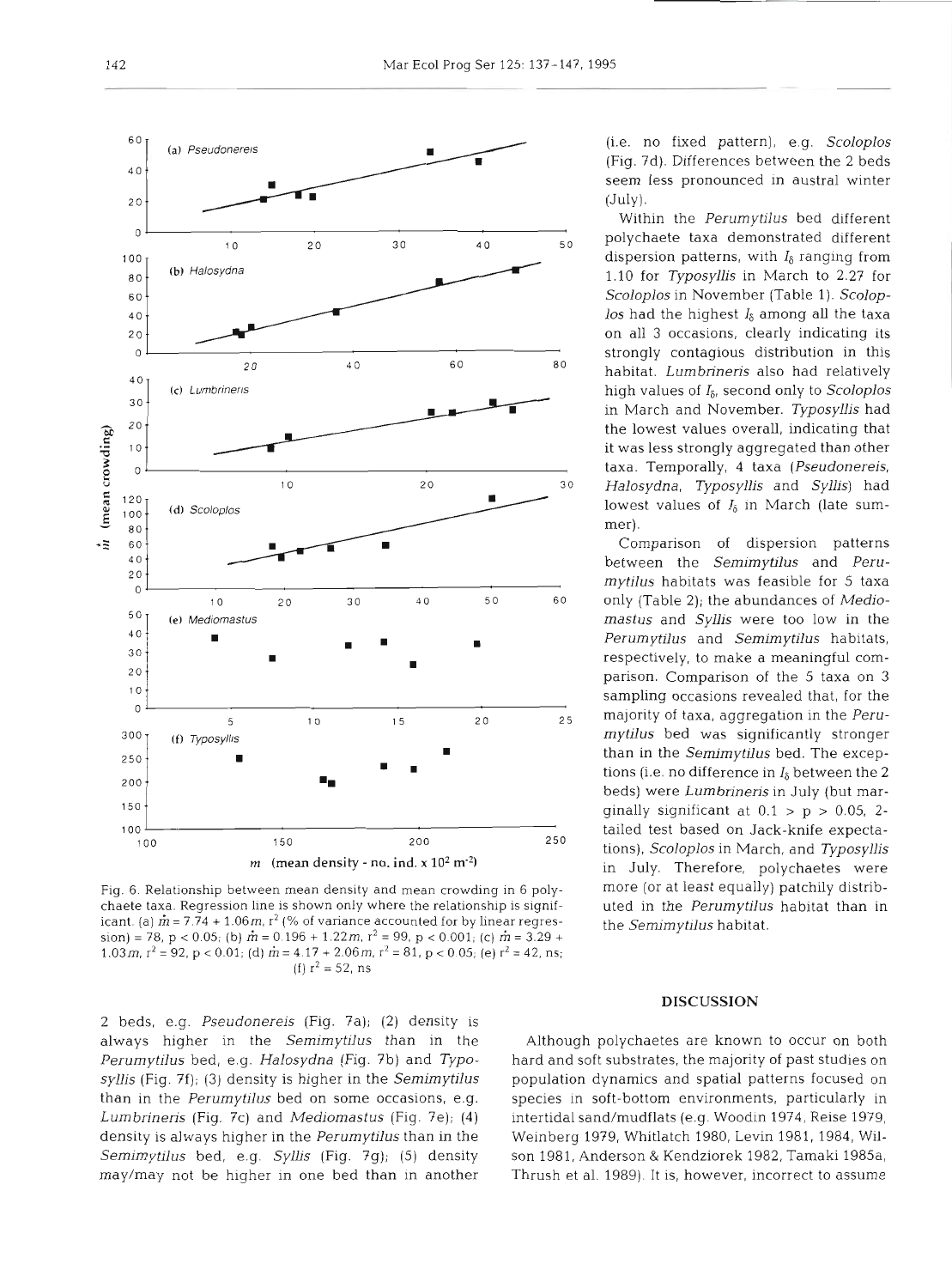

that mussel beds on hard substrates represent a less favourable habitat for polychaete species. The present study reveals that the overall abundance of polychaetes in a Semimytilus habitat may reach over 36000 ind.  $m^{-2}$ , a density comparable to some high values observed in soft sediments (cf. Volckaert 1987). Thus, on the Pacific coast of South America, which is generally characterised by the formation of steep volcanic rock walls and, consequently, poor development of

Table 1. Morisita's index of dispersion  $I_8(\chi^2)$  in parentheses, <sup>n</sup>= 10) for 6 polychaete taxa in a *Perumytilus* bed. All indicate a significant (at least p **i** 0.05) contagion

|              | March       | July         | November    |
|--------------|-------------|--------------|-------------|
| Pseudonereis | 1.33(171.4) | 1.49(107.0)  | 1.37(102.1) |
| Halosydna    | 1.17(19.4)  | 1.28(20.2)   | 1.48(33.4)  |
| Lumbrineris  | 1.40(32.0)  | 1.23(31.6)   | 1.56(35.3)  |
| Scoloplos    | 2.07(1041)  | 1.97 (565.9) | 2.27(165.2) |
| Typosyllis   | 1.10(94.9)  | 1.31(149.9)  | 1.19(158.9) |
| Syllis       | 1.19(33.0)  | 1.70(54.6)   | 1.22(29.7)  |



Fig. 7 Comparison of densities of different polychaete taxa between *Semimytilus* (hatched graph) and *Perumytrlus* (open graph) beds on 3 occasions. Mean densities with 1 SE (vertical bar) are shown. Significant differences (ANOVA) are indicated as:  $p < 0.05$ ,  $p < 0.01$ ,  $p < 0.001$ , and ns:  $p > 0.05$ 

intertidal sand/mudflats, mussel beds on rocky substrates are the main habitat for many 'infaunal' polychaete species. It should be stressed here, however, that mussel beds are not an exact substitute for soft sediments but constitute a distinct habitat which is used by a distinct faunal assemblage of polychaetes. In particular, it is notable that the Semimytilus-associated

Table 2. Number of values of Morisita's index of dispersion  $(I_8)$ obtained for a *Semimytilus* bed through a Jack-knife type procedure. Values were less than those observed for a *Perurnytilus* bed (percentage shown in parentheses). 'Significant (p < 0.05, 2-tailed test) difference in  $I_6$  between the 2 habitats (i.e. a significantly stronger aggregation in the *Perumytilus* bed than in the *Sermmytilus* bed)

|              | March                       | July                                                            | November     |
|--------------|-----------------------------|-----------------------------------------------------------------|--------------|
| Pseudonereis | 3003 $(100\%)$ <sup>*</sup> | 3003 (100%)*                                                    | 3003 (100%)* |
| Halosydna    | 3003 (100%)*                | 3003 (100%)*                                                    | 3003 (100%)* |
| Lumbrineris  | 3003 (100%)*                | 2905 (96.7%) <sup>ns</sup> 3003 (100%)*                         |              |
| Scoloplos    |                             | 2273 (75.7%) <sup>ns</sup> 2997 (99.8%)* 3003 (100%)*           |              |
| Typosyllis   |                             | 3003 (100%) 2349 (78.2%) <sup>ns</sup> 3003 (100%) <sup>-</sup> |              |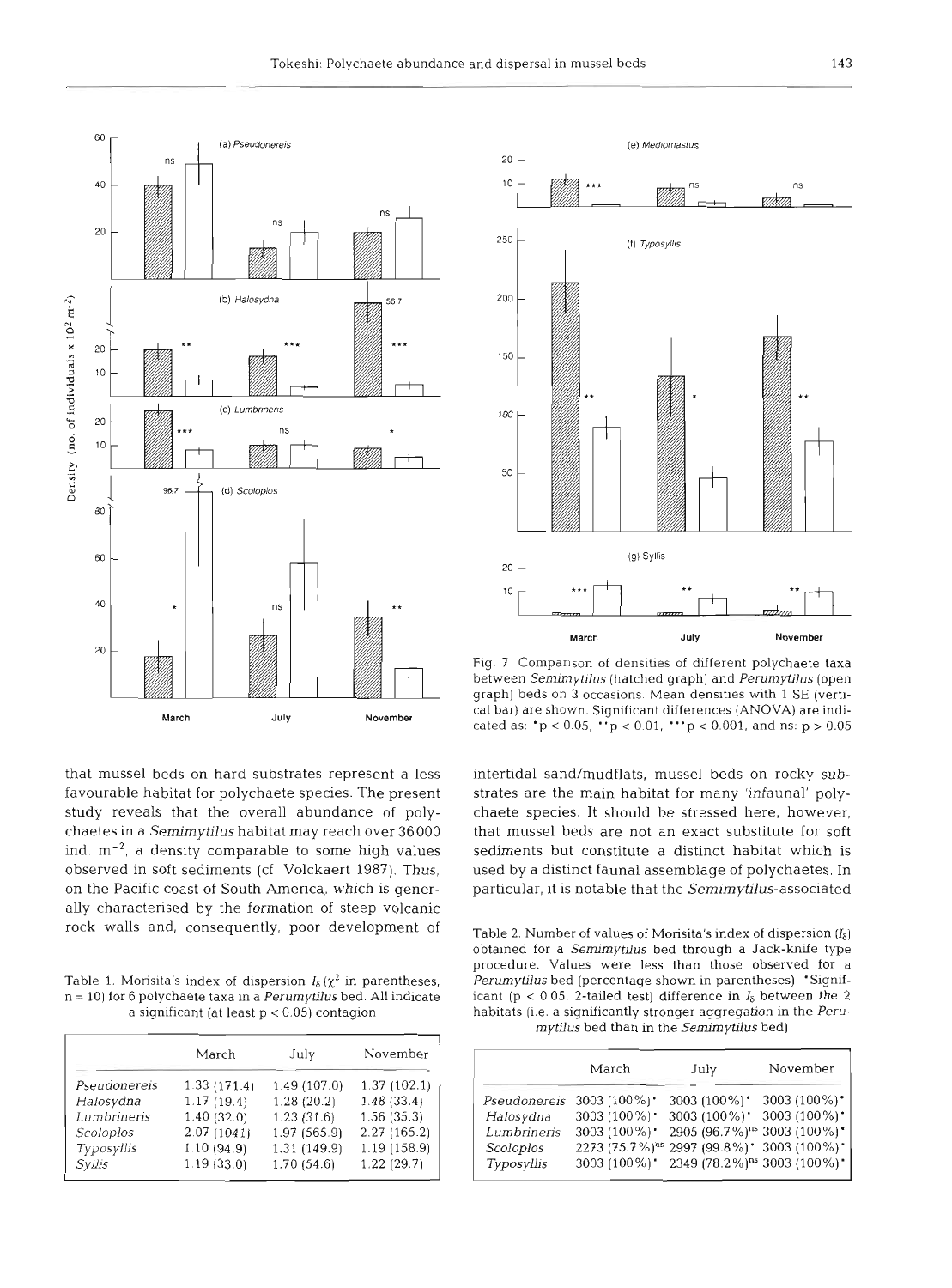fauna is dominated by truly free-ranging species while sedentary, tube-building or burrowing species are relatively scarce; the same pattern was seen in polychaete fauna associated with Mytilus edulis (Tsuchiya & Nishihira 1985). This is considered to relate to the fact that mussel beds are distinctly coarse-grained habitats with variable interstitial spaces, in contrast to the fine-grained nature of soft substrates (Jumars 1975). An analogous system may be found in polychaete assemblages associated with dense tubes of reef-constructing organisms such as the polychaete Petaloproctus socialis (Wilson 1979) and vermetid gastropods Dendropoma spp. (Safriel & Ben-Eliahu 1991), where high species richness and/or abundances of mobile species tend to occur.

The present data on seasonal population dynamics indicate that there is a general tendency toward reduced population densities in winter even within a subtropical assemblage, although overall differences between minimum and maximum densities over a 1 yr period are relatively small for all the taxa, i.e. well within 1 order of magnitude. This is considered to reflect a prolonged but pulsed reproductive cycle of many subtropical species, with peaks of juvenile recruitment in austral spring following adult mortality after spawning in late winter (e.g. Halosydna, Scoloplos and Typosyllis). This population trend coincides with the patterns observed for other, non-polychaete taxa associated with mussels on this rocky shore such as the limpet Lottia ceciliana and the ophiuroid Ophiactis kröyeri (Tokeshi & Romero 1995a, Tokeshi pers. obs.).

Although both spring spawning and prolonged reproduction are known for some subarctic and temperate species of polychaete (e.g. Woodin 1974, Curtis 1977), such information has rarely been linked to population trends under natural conditions (cf. Sarvala 1971). In a study on the abundances of temperate polychaete species on the Pacific North American coast, Woodin (1974) reported that Lumbrineris inflata and Axiothella rubrocincta had continuous. year-long reproduction, but the population data were based on unreplicated sampling and therefore it is difficult to know precisely how such continuous reproduction affected overall population fluctuations. Nevertheless, in terms of overall densities, L. inflata in her study seems to have fluctuated between 660 and 3360 ind.  $m^{-2}$ , a range comparable to the densities observed for lumbrinerids in the present study  $(890 \text{ to } 2610 \text{ m}^{-2}).$ 

The data from the present investigation agree with those of Woodin (1974), Wilson (1979) and Tsuchiya & Nishihira (1985) in that small-bodied species of the family Syllidae are the numerically most abundant within a polychaete assemblage. Typosyllis in the

Semimytilus bed reached  $21000 \text{ m}^{-2}$ , a value comparable to those of up to 17500 ind.  $m^{-2}$  recorded for Exogone lourei (a species of Syllidae which is morphologically similar to Typosyllis) from a mudflat on a temperate Pacific North American coast (Woodin 1974). Similarly, Syllis cornuta was the most abundant species among polychaetes associated with Petaloproctus reefs on the Atlantic coast of North America (Wilson 1979) and Typosyllis adamanteus krilensis numerically dominated a polychaete assemblage associated with Mytilus edulis on the Pacific coast of Japan (Tsuchiya & Nishihira 1985). Apart from soft substrates, species of this family are particularly known to be closely associated with macroalgae (particularly holdfasts), stony substrates and various structures formed by sedentary animals, e.g. ascidians, bryozoans, sponges and corals. These habitats have traditionally been overlooked in ecological studies of polychaetes, with a consequence that the abundances of Syllidae in marine benthic systems may not be sufficiently appreciated.

It has recently been argued that population density is either negatively related to body size or peaks at a low value of body size and thereafter declines in a species assemblage (Lawton 1989, Blackburn et al. 1993). This pattern is particularly evident when an assemblage encompasses a wide range (taxonomically distant) of taxa (Damuth 1981, 1987). An important question is whether a 'density-body size allometry' would apply to a taxonomically closer and ecologically tighter assemblage, which would then give at least a partial explanation of patterns of resource allocation within an assemblage in question (Tokeshi 1993). The polychaete assemblage in the present study does not seem to demonstrate such an allometric relationship, suggesting that body size is insufficient to explain abundances of different taxa.

Analysis of dispersion patterns has revealed that all the taxa had a significantly clumped or contagious distribution on all occasions, though the degree of aggregation varied among different taxa. Within a taxon, seasonal variability in *I6* was relatively low (the only exception being Mediomastus), indicating that each taxon tends to maintain a similar pattern of dispersion throughout a year. Furthermore,  $\dot{m}$  – m analysis showed that a taxon-specific dispersion pattern persisted across different densities and through time in Pseudonereis, Halosydna, Lumbrineris and Scoloplos. It is interesting to note that the most abundant and the least abundant taxa in this assemblage, Typosyllis and Mediomastus, respectively, had a non-significant  $\tilde{m}$  –  $m$  relation. The latter may have been subject to haphazard variation in  $\dot{m}$  (and  $I_5$ ) due to low mean densities (all the observed values  $<$  2000 ind.  $m^{-2}$ ), while results for the former may indicate a truly constant nature of  $\dot{m}$  in this abundant species or alternatively, a chance.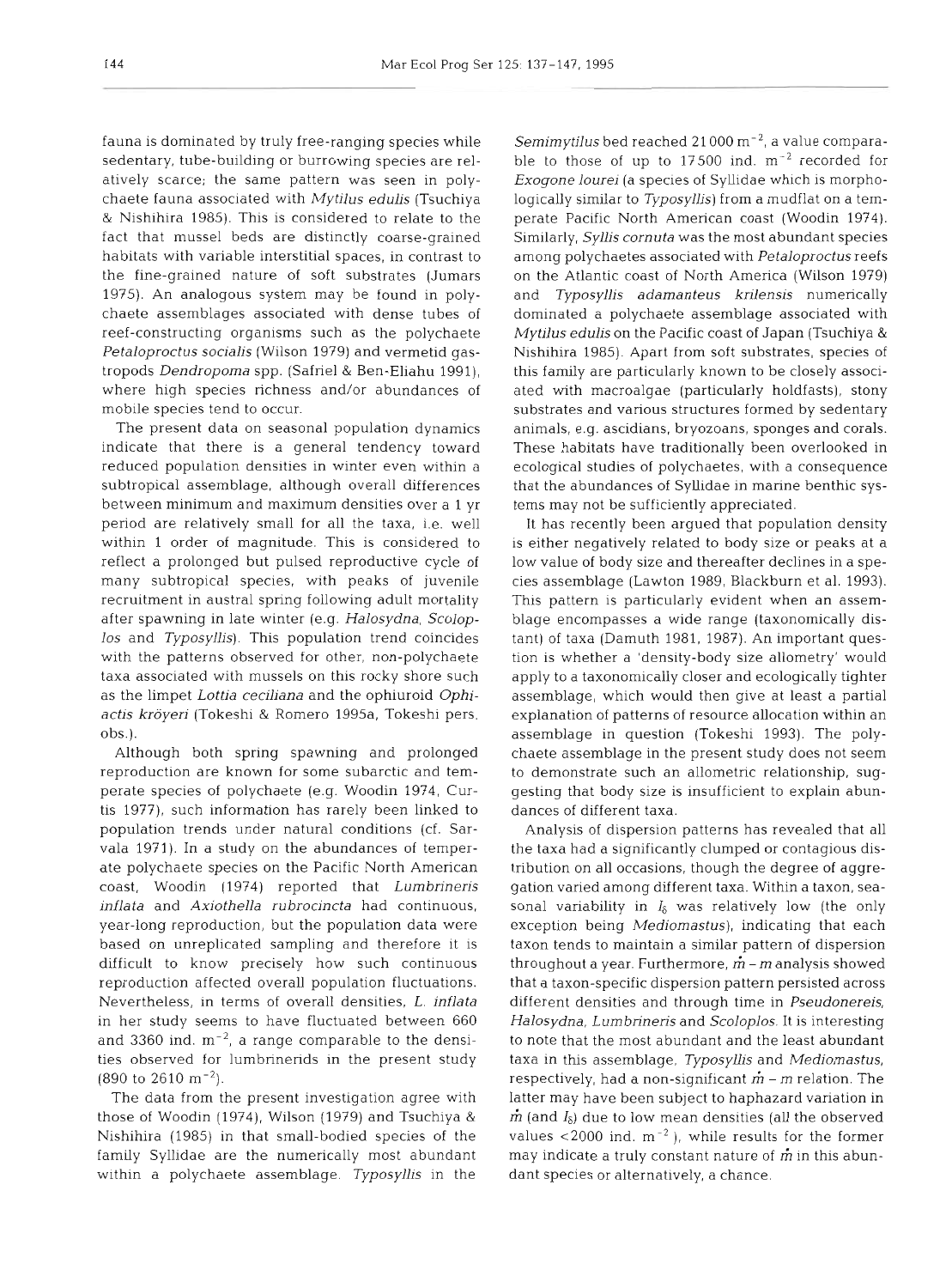It should be stressed here that the results observed in this study refer only to a scale of  $0.01 \text{ m}^2$ , since it has increasingly been recognised that patterns of dispersion are largely dependent upon spatial scales of investigation (Thrush 1991). Nevertheless, it is notable that no regular dispersion pattern has been detected among a total of 54 datasets **(36** from the *Semimytilus*  bed and 18 from the *Perumytilus* bed] in this polychaete assemblage. Past studies reported the occurrence of a regular distribution in some tube-dwelling species, e.g. *Nereis diversicolor* (Reise 1979), *Pseudopolydora paucibranchiata* (Levin 1981) and *Thelepus crispus* (Anderson & Kendziorek 1982). The results of the present study give credence to the view that freeranging polychaetes are non-territorial and tend to be contagiously distributed, perhaps responding to heterogeneity in microhabitat environments and resource availability rather than being influenced by intraspecific interactions. Tamaki (1985b) noted the lack of intraspecific interference in the mobile, deposit-feeding polychaete *Armandia* sp. (Opheliidae) in a laboratory experiment.

The existence of the *Perurnytilus* bed just above the the *Semimytilus* bed offered an opportunity to examine the variation in spatial patterns of intertidal polychaetes under different conditions. The lower *Semimytilus* bed appeared to be a more favourable habitat for polychaetes with respect to the availability of refuges and habitable space, frequency of food supply by surf, and the lower risk of heat and desiccation, as shown by significantly higher densities in the *Semimytilus* than in the *Perurnytilus* bed for a number of taxa. Higher abundance in the *Semirnytilus* habitat was particularly evident in *Halosydna* and *Typosyllis,*  the 2 taxa with a completely free-living mode of life. On the other hand, it is notable that *Syllis* demonstrated an opposite trend, i.e. being more abundant in the *Perumytilus* than in the *Semimytilus* bed. It is possible that this medium-sized (body length ca 20 mm) taxon is competitively excluded from the *Semimytilus*  habitat by other free-ranging polychaetes, particularly *Halosydna* and *Typosyllis,* which occupy the same niche.

It is notable that **2** deposit-feeding taxa with limited mobility, *Mediomastus* and *Scoloplos,* were more strongly aggregated (i.e. high values of *I&)* than other free rangers in the *Semimytilus* bed. *Mediomastus* was virtually absent from the upper *Perumytilus* bed, while *Scoloplos* maintained its tendency of strong aggregation there. In contrast, *Halosydna,* a free-ranging predator, had a relatively weak tendency of contagious distribution in both habitats. Thus, polychaetes occurring in the 2 adjacent mussel beds can be ranked in terms of dispersion tendencies, with *Scoloplos* demonstrating a consistent aggregative tendency whilst other



Fig. 8. Ranking of contagiousness in dispersion among 5 polychaete taxa in Semimytilus and Perumytilus beds

taxa are somewhat more variable between the 2 habitats (Fig. 8).

Comparison of Morisita's index  $I_8$  between the 2 habitats clearly demonstrated that polychaetes are more patchily distributed in the *Perumytilus* bed. This is likely to result from high variability in microhabitat conditions and a patchy occurrence of relatively favourable spots in the *Perumytilus* bed. This seems to give weight to the view that benthic organisms tend to be more contagiously distributed in less favourable habitats.

In conclusion, subtle differences and variability in dispersion patterns among taxa occur as a result of interactions between behaviours and environmental conditions. Mussel beds possess complex, coarsegrained habitat structures which are considered to support high abundances and species richness of polychaetes, leading to the demonstration of taxa-specific dispersion patterns. Comparative studies of such patterns in mussel beds from different parts of the world would be highly illuminating.

Acknowledgements. This study was made possible by generous help from many individuals in the Zoology Laboratory, Universidad Nacional Mayor de San Marcos, Lima, Peru. I am grateful to Leonardo Romero for assistance in the field and to Elba Canahuire, César Córdova, Carlota Estrella, Teresa Jeri, Domingo Iparraguirre, Oswaldo Cornejo, Guillermo Llerena, and Drs Juan Tarazona and Carlos Paredes for the provision of facilities and for the solving of various logistic problems in the laboratory. The study was partially funded by a grant from the Agency for International Development, USA, and carried out whilst I was 'Profesor Invitado' at the Facultad de Ciencias Biológicas, UNMSM. This paper is dedicated to the memory of Nelida 'Silvana' Tejada de Córdova, who was a promising young scientist and shared with us the joys and hardships of working in Ancón and in the Ciudad Universitaria.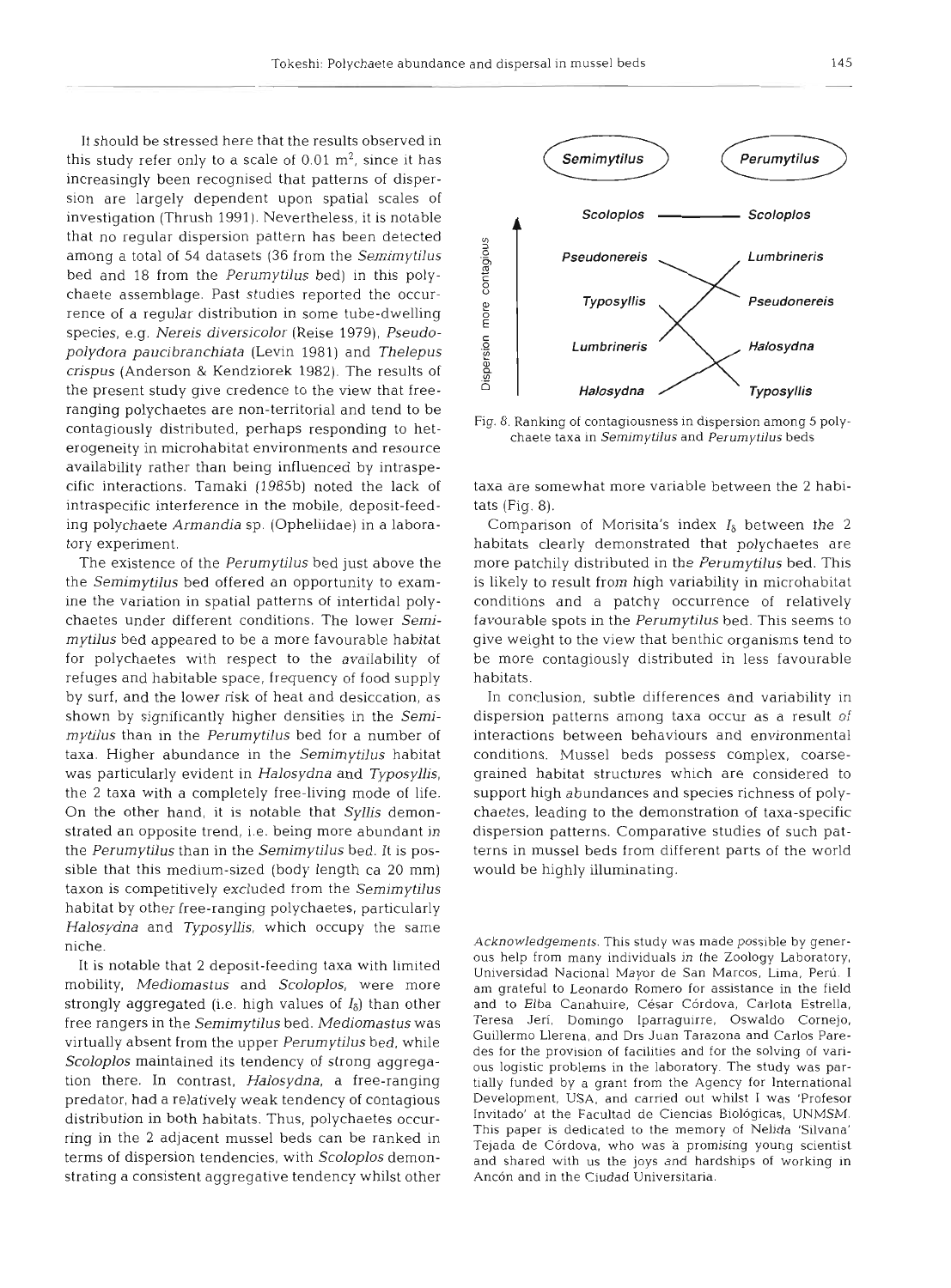# LITERATURE CITED

- Alveal K, Romo H, Valenzuela J (1973) Consideraciónes ecológicas de las regiones de Valparaiso y de Magallanes. Rev Biol Mar 15:1-29
- Anderson DJ, Kendziorek M (1982) Spacing patterns in terebellid polychaetes. J exp mar Biol Ecol 58:193-205
- Begon M, Harper JH, Townsend CR (1990) Ecology: individuals, populations and communities. Blackwell Scientific Publications, Oxford
- Blackburn TM, Brown VK, Doube B (1993) The relationship between body size and abundance in natural animal assemblages. J Anim Ecol 62:519-528
- Castilla JC (1981) Perspectivas de investigación en estructura y dinámica de comunidades intermareares rocosas de Chile central. II. Depredadores de alto nivel trófico. Medio Ambiente Esp 5:190-215
- Chalmer PN (1982) Settlement patterns of species in a marine fouling community and some mechanisms of succession. J exp mar Biol Ecol 58:73-85
- Curtis MA (1977) Life cycles and population dynamics of marine benthic polychaetes from the Disco Bay area of West Greenland. Ophelia 16:9-58
- Damuth J (1981) Population density and body size in mammals. Nature 290:699-700
- Damuth J (1987) Interspecific allometry of population density in mammals and other animals: the independence of body mass and population energy use. Biol J Linn Soc 31. 193-246
- Dayton PK (1971) Competition, disturbance and community organization: the provision and subsequent utilization of space in a rocky intertidal community. Ecol Monogr 41.  $351 - 389$
- Dean TA, Hurd LE (1980) Development in an estuarine fouling community: the influence of early colonists on later arrivals. Oecologia 46:295-301
- Eckman JE (1979) Small-scale patterns and processes in a soft-substratum, intertidal community. J mar Res 37:  $437 - 457$
- Greene CH, Schoener A (1982) Succession on marine hard substrata: a fixed lottery. Oecologia 55:289-297
- Iwao S (1968) A new regression method for analyzing the aggregation pattern of animal populations. Res Populat Ecol 10:1-20
- Iwao S (1972) Application of the  $\dot{m}$  m method to the analysis of spatial patterns by changing the quadrat size. Res Popul Ecol 14:97-128
- Jumars PA (1975) Environmental grain and polychaete species' diversity in a bathyal benthic community. Mar Biol  $30:253 - 266$
- Jumars PA (1978) Spatial autocorrelation with RUM (Remote Underwater Manipulator): vertical and horizontal structure of a bathyal benthic community. Deep Sea Res 25: 589-604
- Lawton JH (1989) What is the relationship between population density and body size in animals? Oikos 55:429-434
- Levin LA (1981) Dispersion, feeding behavior and competition in two spionid polychaetes. J mar Res 39:99-117
- Levin LA (1984) Life histories and dispersal patterns in a dense infaunal polychaete assemblage: community structure and response to disturbance. Ecology 65:1185-1200
- Lloyd M (1967) Mean crowding. J Anim Ecol 36:1–30 Morisita M (1959) Measuring the dispersion of individuals and analysis of the distributional patterns. Mem Fac Sci Kyushu Univ, Ser E 2:215-235
- Morisita M (1962)  $I_{\delta}$ -index, a measure of dispersion of individuals. Res Popul Ecol 4:1-7
- Okamura B (1986) Formation and disruption of aggregations of Mytilus edulis in the fouling community of San Francisco Bay, California. Mar Ecol Prog Ser 30:275-282
- Paine RT (1971) A short-term experimental investigation of resource partitioning in a New Zealand rocky intertidal habitat. Ecology 52:1096-1106
- Paine RT (1974) Intertidal community structure: experimental studies on the relationship between a dominant competitor and its principal predator. Oecologia 15:93-120
- Paine RT, Levin SA (1981) Intertidal landscapes: disturbance and the dynamics of pattern. Ecol Monogr 51:145-178
- Paredes C (1974) El modelo de zonación en el orilla rocosa del departamento de Lima. Rev Per Biol 1:168-191
- Paredes C, Tarazona J (1980) Las comunidades de mitilidos del mediolitoral rocoso del departamento de Lima. Rev Per Biol 2:59-71
- Pielou EC (1977) An introduction to mathematical ecology. Wiley-Interscience, New York
- Reise K (1979) Spatial configurations generated by motile benthic polychaetes. Helgoländer wiss Meeresunters 32:  $55 - 72$
- Safriel UN, Ben-Eliahu MN (1991) The influence of habitat structure and environmental stability on the species diversity of polychaetes in vermetid reefs. In: Bell SS, McCoy ED, Mshinsky HR (eds) Habitat structure: the physical arrangement of objects in space. Chapman & Hall, London, p 349-369
- Sarvala J (1971) Ecology of Harmothoe sarsi (Malmgren) (Polychaeta, Polynoidae) in the northern Baltic area. Ann Zool Fenn 8:231-309
- Schoener A, Schoener TW (1981) The dynamics of the species-area relationship in marine fouling systems: 1. Biological correlates of changes in the species-area slope. Am Nat 118:339-360
- Seed R (1976) Ecology. In: Bayne BL (ed) Marine mussels: their ecology and physiology. Cambridge University Press, Cambridge, p 13-65
- Seed R, Suchanek TH (1992) Population and community ecology of Mytilus. In: Gosling E (ed) The mussel Mytilus: ecology, physiology, genetics and culture. Elsevier, Amsterdam, p 87-169
- Suchanek TH (1979) The Mytilus californianus community: studies on the composition, structure, organization, and dynamics of a mussel bed. PhD thesis, University of Washington, Seattle
- Suchanek TH (1985) Mussels and their role in structuring rocky shore communities. In: Moore PG, Seed R (eds) The ecology of rocky coasts. Hodder and Stoughton, Sevenoaks, p 70-96
- Tamaki A (1985a) Inhibition of larval recruitment of Armandia sp. (Polychaeta: Opheliidae) by established adults of Pseudopolydora paucibranchiata (Okuda) (Polychaeta: Spionidae) on an intertidal sand flat. J exp mar Biol Ecol  $87:67 - 82$
- Tamaki A (1985b) Detection of non-interference within a mobile polychaete species. J exp mar Biol Ecol 90:277-287
- Thrush SF (1991) Spatial patterns in soft-bottom communities. Trends Ecol Evol 6:75-78
- Thrush SF, Hewitt JE, Pridmore RD (1989) Patterns in the spatial arrangements of polychaetes and bivalves in intertidal sandflats. Mar Biol 102:529-535
- Tokeshi M (1989) Development of a foraging model for a field population of the South American sun-star, Heliaster helianthus. J Anim Ecol 58:189-206
- Tokeshi M (1991) Extraoral and intraoral feeding: flexible foraging tactics in the South American sun-star, Heliaster helianthus. J Zool 225:339-347